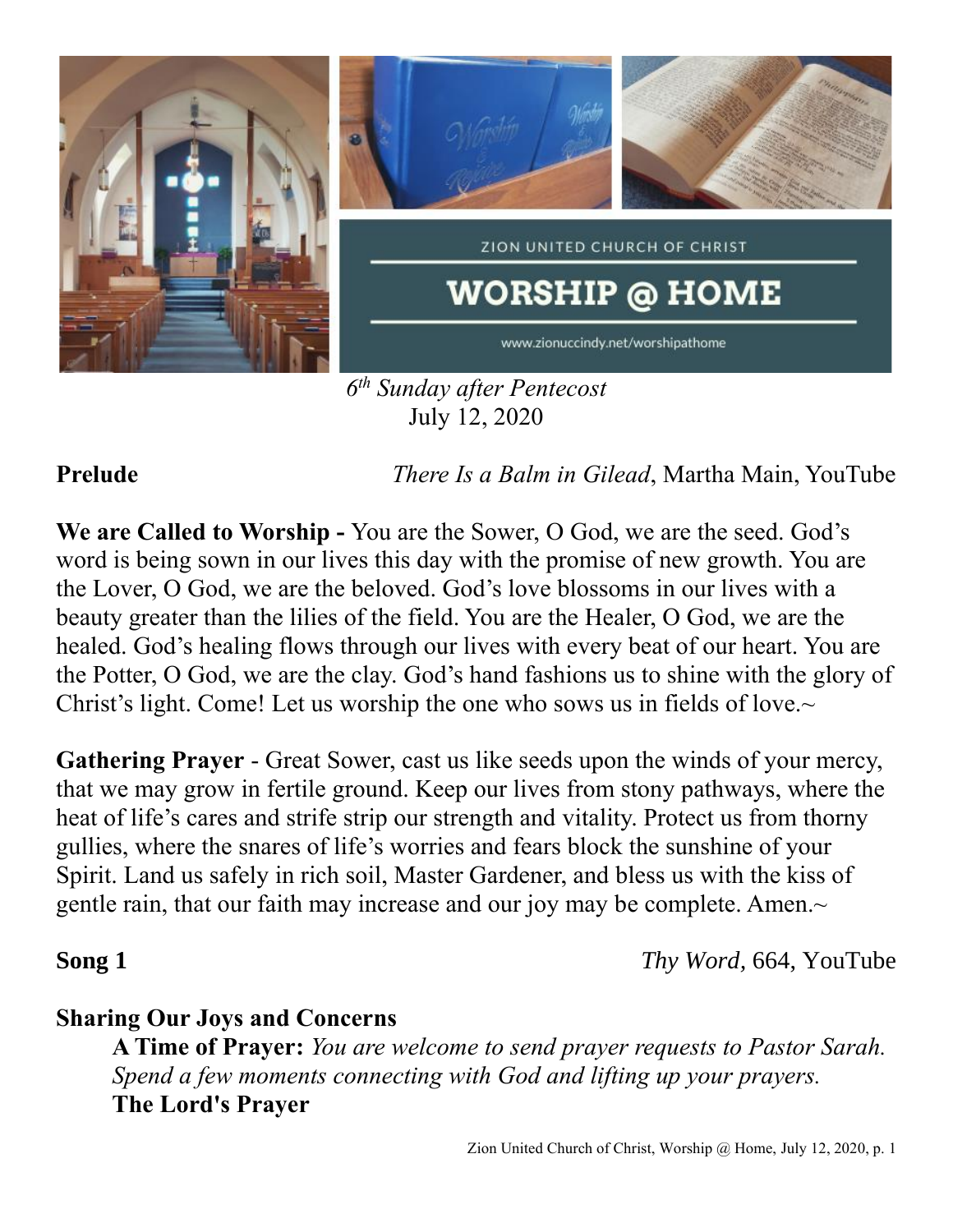Our Father, who art in heaven, hallowed be thy name, thy kingdom come, thy will be done, on earth as it is in heaven. Give us this day our daily bread. And forgive us our debts, as we forgive our debtors. And lead us not into temptation, but deliver us from evil. For thine is the kingdom, and the power, and the glory, forever. Amen.

**Special Music** *It Only Takes a Spark*, YouTube Martha Main on piano and Michael Main on guitar

**Song 2** *Wonderful Words of Life*, 668, YouTube

### **We Hear God's Word** Matthew 13:1-9, 18-23

13That same day Jesus went out of the house and sat beside the lake.  ${}^{2}$ Such great crowds gathered around him that he got into a boat and sat there, while the whole crowd stood on the beach.  $3$ And he told them many things in parables, saying: 'Listen! A sower went out to sow. <sup>4</sup>And as he sowed, some seeds fell on the path, and the birds came and ate them up. <sup>5</sup>Other seeds fell on rocky ground, where they did not have much soil, and they sprang up quickly, since they had no depth of soil. <sup>6</sup>But when the sun rose, they were scorched; and since they had no root, they withered away. <sup>7</sup>Other seeds fell among thorns, and the thorns grew up and choked them. <sup>8</sup>Other seeds fell on good soil and brought forth grain, some a hundredfold, some sixty, some thirty. <sup>9</sup>Let anyone with ears listen!'

18 'Hear then the parable of the sower. <sup>19</sup>When anyone hears the word of the kingdom and does not understand it, the evil one comes and snatches away what is sown in the heart; this is what was sown on the path.  $20\text{As}$  for what was sown on rocky ground, this is the one who hears the word and immediately receives it with joy; <sup>21</sup>yet such a person has no root, but endures only for a while, and when trouble or persecution arises on account of the word, that person immediately falls away. <sup>22</sup>As for what was sown among thorns, this is the one who hears the word, but the cares of the world and the lure of wealth choke the word, and it yields nothing. <sup>23</sup>But as for what was sown on good soil, this is the one who hears the word and understands it, who indeed bears fruit and yields, in one case a hundredfold, in another sixty, and in another thirty.'

**Meditation** *Sowing in the Garden*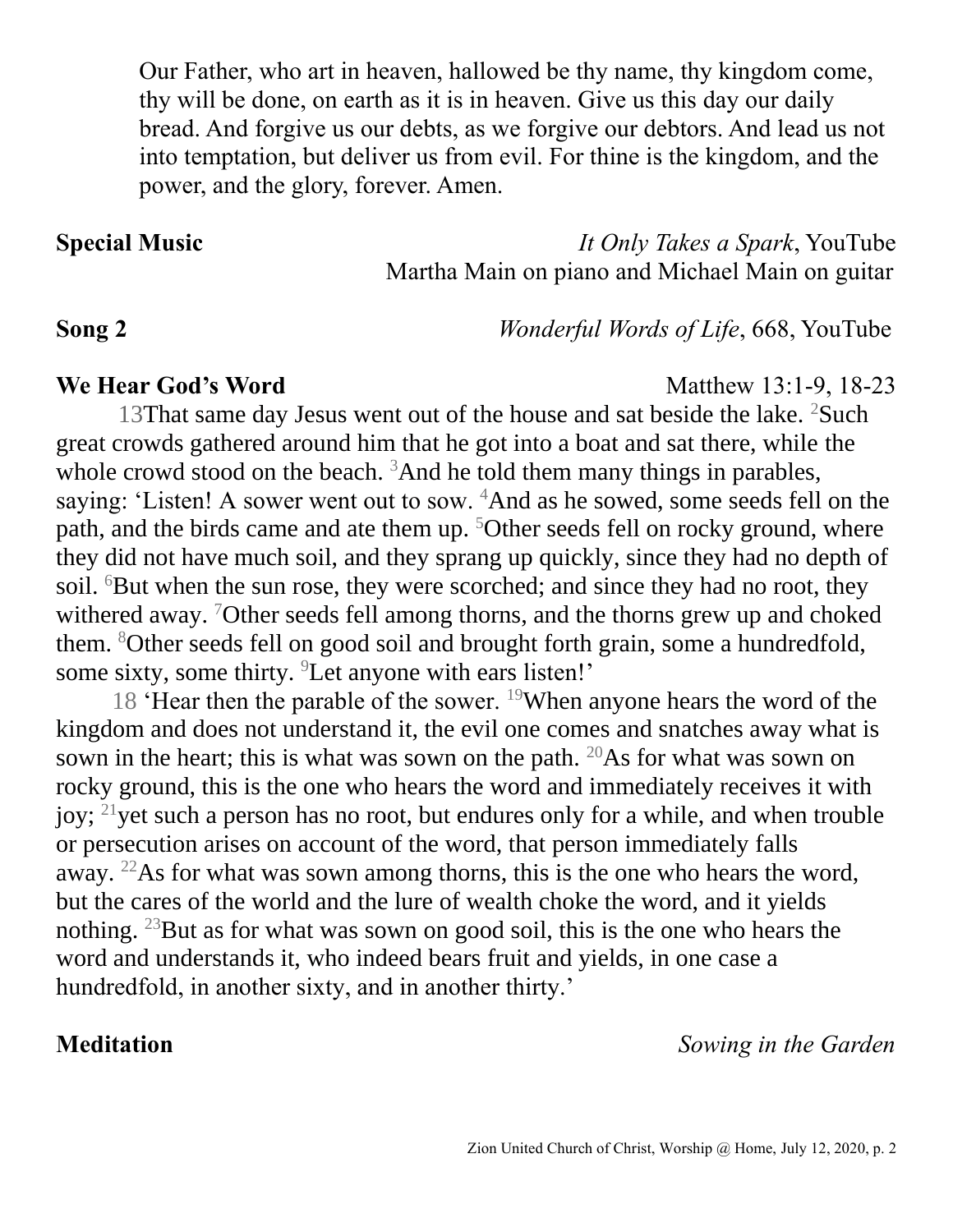# **Spiritual Practice of the Week**



Reflect and perhaps journal. Who helped sow the seeds of the Good News in your life? When in your life have you been like each of the different soils Jesus names? What conditions in your life helped determine the kind of soil you were? How might you sow seeds of Good News this week?

## **We Respond to God's Word with Our Giving Offertory**

Friends, we may not be together in person today as we worship, but the ministry of our church goes on. During this time when we are apart, we are still in need financial support for our ministry.

You're invited to take out your checkbook in these moments. As you write out your offering, be prayerful with each letter and number. In times such as these, when money becomes tight and our economy in under strain, God invites us to be generous and give what we can. These are gifts we freely give, as we are able and as we are called.

We ask that you please mail in your offerings to our office. Zion United Church of Christ 8916 E. Troy Ave. Indianapolis, IN 46239

You can now submit your offerings on our website through a secure PayPal donation button. Please know that PayPal receives a 2.2% processing fee and a \$0.30 transaction charge. You are able to set up reoccurring, monthly payments. Check it out on our website at www.zionuccindy.net/donate.